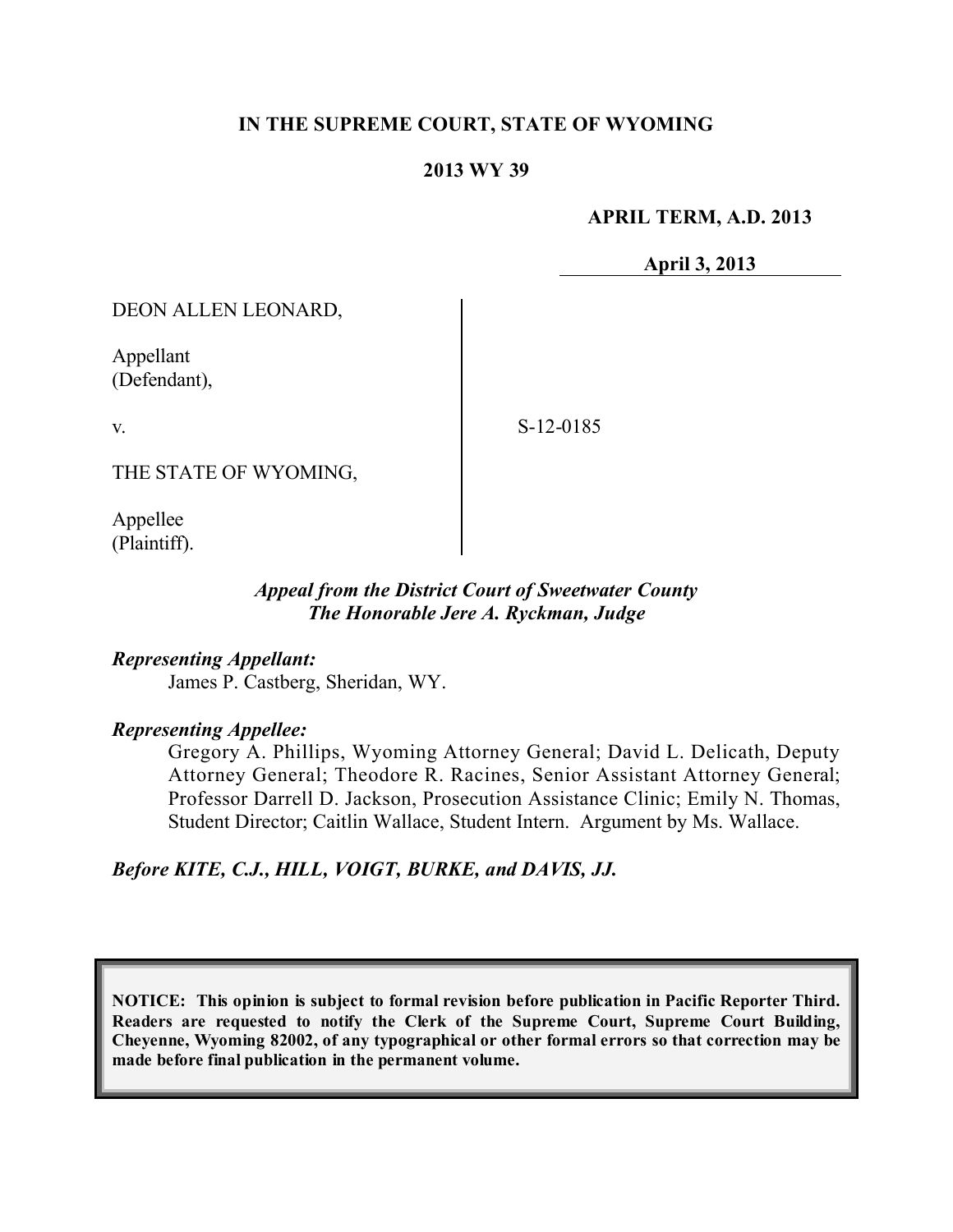**HILL,** Justice.

[¶1] Appellant Deon Allen Leonard, after being convicted of four counts of sexual abuse of a minor in the second degree, complains on appeal that prosecutorial misconduct occurred and that his trial counsel's performance was deficient. We affirm.

## **ISSUES**

[¶2] Leonard presents two issues:

The prosecuting attorney's misconduct during the trial precluded [Leonard] from receiving a fair trial as guaranteed by the due process clause of the 14<sup>th</sup> amendment to the constitution.

[Leonard] was denied a fair trial as a result of the violation of his 5<sup>th</sup> amendment right against self-incrimination caused by the deficient assistance of counsel.

## **FACTS**

[¶3] Deon Leonard and Judy Green had a short-term relationship of which a child (PG) was born. Leonard and PG had no relationship. When PG was four years old, her mother died and PG went to live with her maternal grandparents. Soon thereafter, Leonard began weekend visitation with PG and was soon declared PG's guardian. PG's grandparents were granted visitation, but they remained concerned for PG's well-being. Their concerns centered on PG's emotional status after her mother's death and Leonard's prior conviction for immoral and indecent acts committed with his minor adopted daughter. Years earlier, Leonard had pleaded guilty to immoral and indecent acts with a child.

[¶4] Although PG's maternal grandparents attempted to regain custody of her, their efforts failed. From 2004 to 2012, PG lived with Leonard and his wife Dawn. After that marriage broke up, PG was left alone with Leonard once again. The care of PG soon fell upon neighbors and friends, John and Megan Liggett. PG began living with the Liggetts in November of 2010 and would see Leonard on occasional weekends.

[¶5] The Liggetts noticed PG seemed unhappy and was exhibiting sexualized behaviors uncommon for a seven year old, and sought out the school counselor's help. However, Leonard did not approve of the counseling and because the Liggetts were not PG's legal guardians, she was only able to go to a program that allowed her to talk to her teachers. The Liggetts remained involved in PG's life and were soon granted legal guardianship over PG. After this, PG approached Megan Liggett and asked if she ever had to see her father again. Mrs. Liggett asked her why, and PG responded that Leonard had touched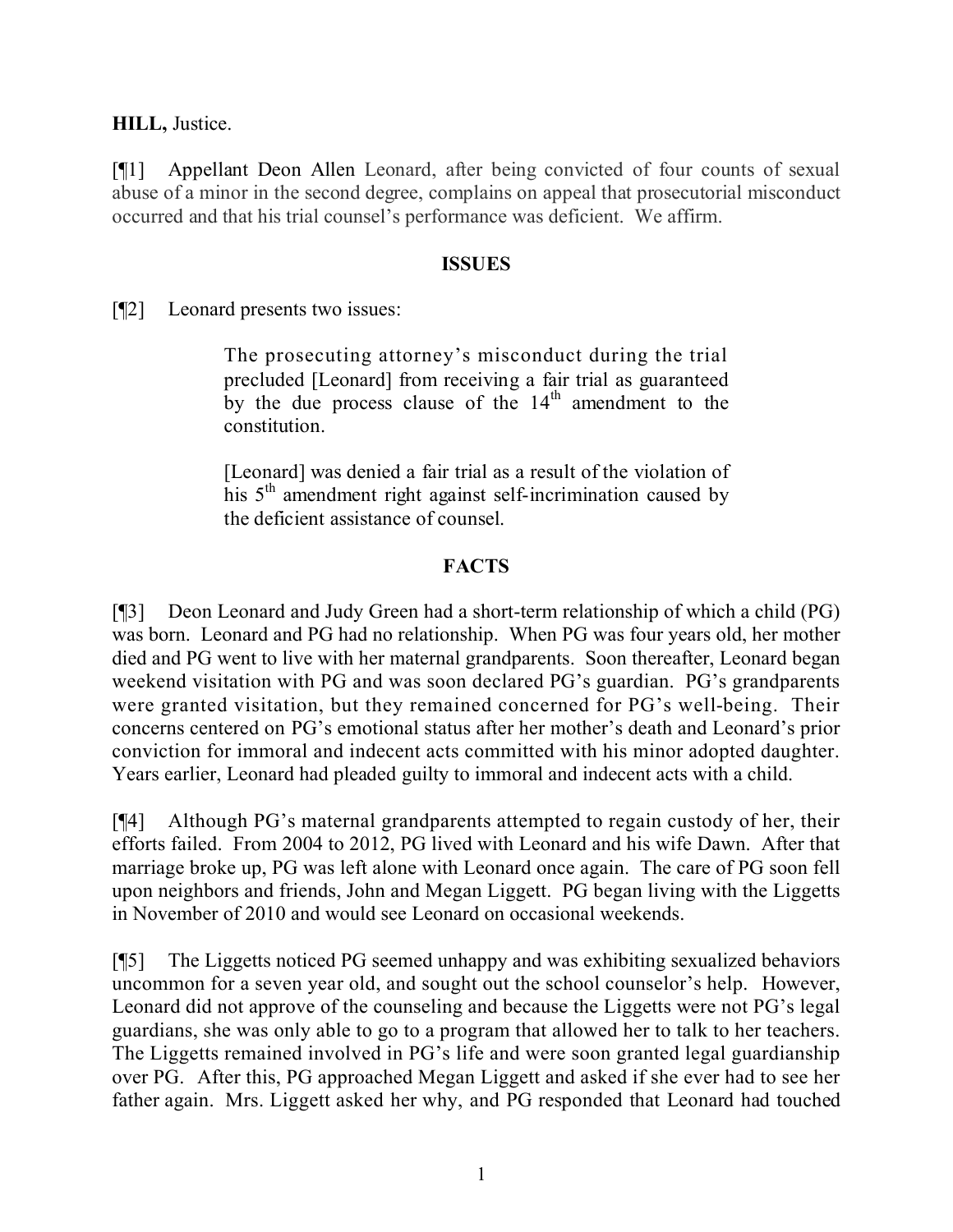her inappropriately on her personal areas, her chest, and the "parts I go pee out of." Megan Liggett informed PG's counselor, and then law enforcement and DFS, of PG's statements.

[¶6] After an investigation and jury trial, Leonard was convicted of four counts of sexual abuse of a minor in the second degree in violation of Wyo. Stat. Ann. § 6-2- 315(a)(iii) , and this appeal followed. More facts will be elicited herefter as needed.

## **DISCUSSION**

## *Prosecutorial Misconduct*

[¶7] In his first issue, Leonard contends that the State committed prosecutorial misconduct when it asked TN, a State witness called to testify about Leonard's prior sex crime conviction, whether or not Leonard ever "digitally penetrated" her. TN was the victim of Leonard's prior sex conviction.

[¶8] In addressing a claim of prosecutorial misconduct our focus is on any prejudice suffered by the defendant. *Jones v. State,* 2012 WY 82, ¶ 29, 278 P.3d 729, 736 (Wyo. 2012). Further,

> Where there has been an objection below, claims of prosecutorial misconduct are reviewed under a harmless error standard. W.R.A.P. 9.04 states that "any error, defect, irregularity or variance which does not affect substantial rights shall be disregarded by the reviewing court." *Seymore v. State*, 2007 WY 32, ¶ 17, 152 P.3d 401, 406 (Wyo. 2007). W.R.Cr.P. 52(a) and W.R.E. 103(a) contain similar provisions. The test for harmless error is as follows:

An error is harmful if there is a reasonable possibility that the verdict might have been more favorable to the defendant if the error had never occurred. To demonstrate harmful error, the defendant must show prejudice under "circumstances which manifest inherent unfairness and injustice or conduct which offends the public sense of fair play."

*Condra v. State*, 2004 WY 131, ¶ 7, 100 P.3d 386, 389 (Wyo. 2004) (quoting *Dysthe v. State*, 2003 WY 20, ¶ 10, 63 P.3d 875, 881 (Wyo. 2003)).

[¶9] The specific question that Leonard alleges as misconduct by the prosecutor was asked of Leonard's adopted daughter (TN) as follows: "[TN], when these things would happen, did [Leonard] ever penetrate you with his fingers?" TN was called to testify by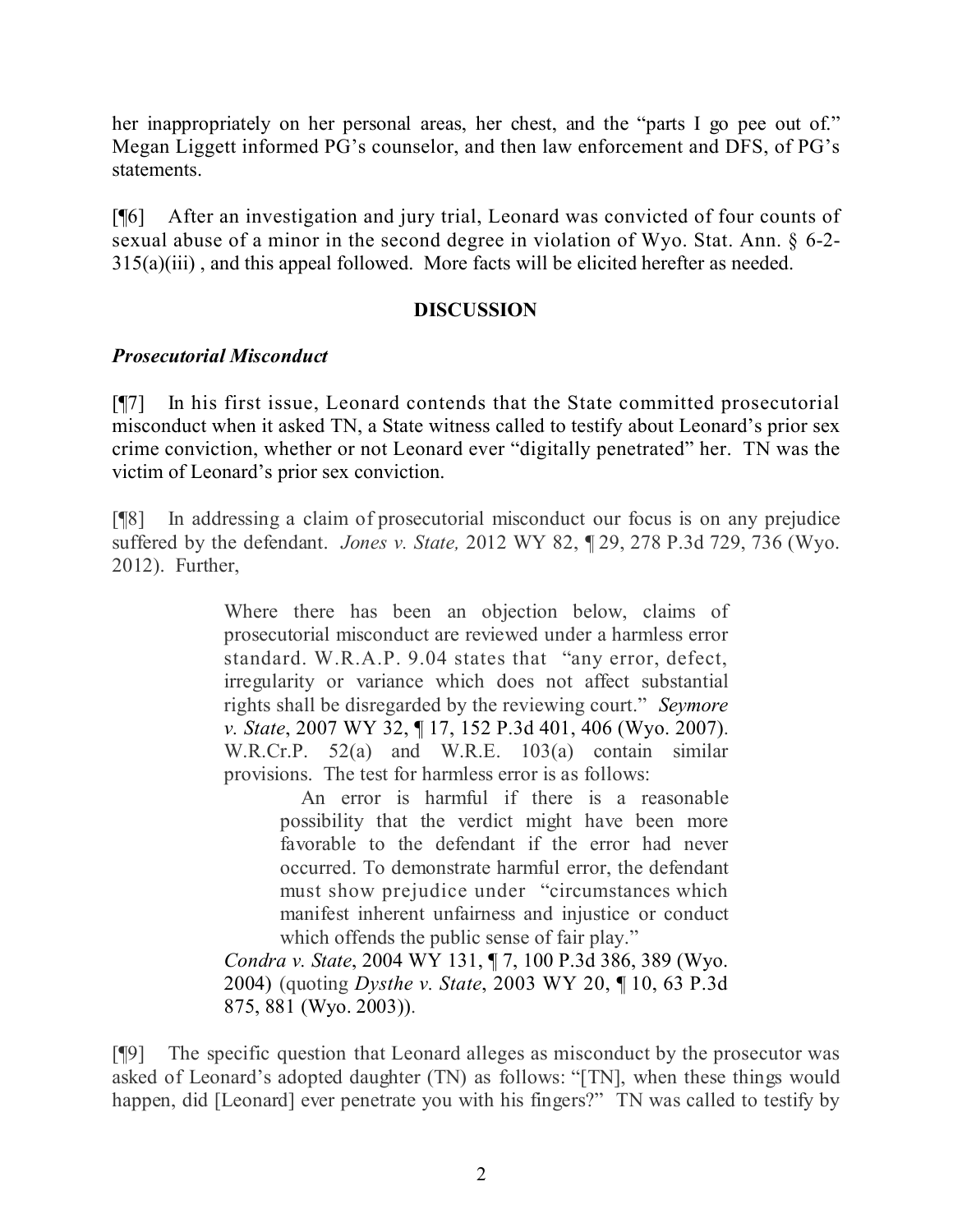the State for the purpose of providing W.R.E. 404(b) testimony of other crimes, wrongs, or acts as evidence to prove motive, opportunity, intent, preparation, plan, knowledge, identity, or absence of mistake or accident. Years earlier, Leonard had been convicted of committing immoral and indecent acts with TN. Prior to trial, the court ruled the State would be allowed to present evidence relating to TN, but the court disallowed any evidence regarding penetration of TN's vagina with Leonard's penis.<sup>1</sup> A review of the motion and brief filed by the State and adopted by the district court demonstrates that the proposed Rule 404(b) evidence was related to Leonard's sexual touching of TN's breasts and vagina. It follows, then, that details of how Leonard sexually touched TN's vagina would include whether or not Leonard used his hands to touch or penetrate TN's vagina.

[¶10] Considering the district court's ruling and the question asked, we conclude that the question was not improper and, moreover, was relevant to show Leonard's touching of the victim in the instant case was in fact intentional and for the purposes of his sexual gratification. The question was asked for the purposes of showing intent and motive, both proper under Rule 404(b). After a thorough review of the entire record, we cannot say that Leonard has sufficiently demonstrated that the prosecutor's question was so harmful and so prejudicial that any unfairness or injustice occurred. In fact, the court sustained the objection placed in response to the offending question and admonished the jury to disregard both the question and the answer given. However, based upon the court's earlier ruling, we conclude that the question asked was not improper and thus no prosecutorial misconduct occurred.

# *Ineffective Assistance of Counsel*

 $\overline{a}$ 

[¶11] Leonard's final claim on appeal is that his trial counsel rendered ineffective assistance for not objecting to a presentence investigation (PSI) and for failing to advise Leonard that he need not submit to such an investigation. Leonard appears to take issue with some of his statements made in the PSI, and claims that his attorney's failure to advise against making those statements rendered his assistance of counsel ineffective based upon a violation of his right against self-incrimination.

[¶12] When conducting our *de novo* review of ineffective assistance of counsel claims, we apply the two-part test established in *Strickland v. Washington,* 466 U.S. 668, 104 S.Ct. 2052, 80 L. Ed. 2d 674 (1984). *Kramer v. State,* 2012 WY 69, ¶ 11, 277 P.3d 88, 92 (Wyo. 2012). Under that two-part test, Leonard must first establish that counsel's performance was deficient and then, if established, that counsel's conduct so undermined the proper function of the process that he was prejudiced because the trial cannot be said to have produced a just result. *Id.*

<sup>&</sup>lt;sup>1</sup> The detailed evidence regarding the fact that Leonard had, on more than one occasion, "tried to insert his penis into TN's vagina," was included in the State's *Amended Notice of Intent to Offer Evidence Pursuant to WRE 404(b).* This specific, additional evidence was disallowed by the district court only because the notice was filed too late.